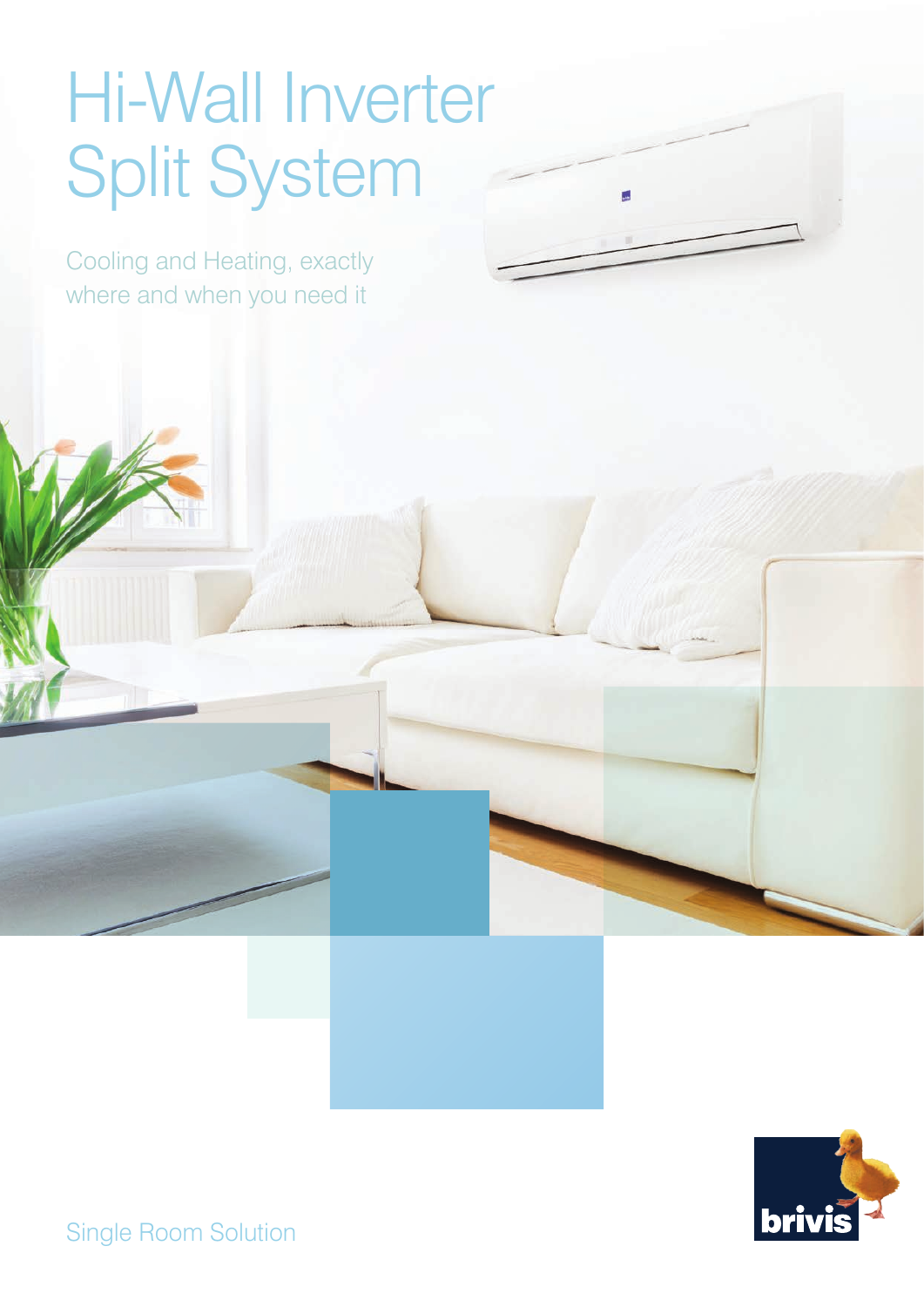Along with running cost savings due to its low energy consumption, the Brivis Hi-Wall Inverter Split System is more responsive and is smoother running than standard fixed speed air-conditioners.

This high efficiency and effectiveness is a result of the combination of integrated operating technologies, such as brushless motors, automatic power adjustment, intelligent on-off standby mode, and being fully compliant to the current Minimum Energy Performance Standards (MEPS).

The Brivis Hi-Wall Inverter Split System technology quietly maintains steady, stable comfort control. The onboard control system continuously monitors environmental conditions to always achieve an enhanced room atmosphere.

The units produce minimum noise levels and have a built-in filter which removes dust and pollen particles from the air during operation.

Auto swing and louver position memory along with rapid cool down and warm up help achieve and maintain the desired room temperature in the shortest time.

The largest capacity unit (HSNBR75Z7) has a dual air distribution, which assists in achieving a more evenly distributed temperature throughout the room.





# High Efficiency Comfort

*You deserve the best in air conditioning, you deserve Brivis*



## Convenience

The Brivis Hi-Wall Inverter Split System has a pleasing, slim design, to help it blend in with its surroundings. All models have functional LED display.



Operation is via an attractive, ergonomically designed wireless remote control, that stores away neatly in a magnetised wall mounted bracket and incorporates a highly visible LED display. Features include turbo mode, timer function, and sleep mode.



Hi-Wall Controller

HSNBR65Z7